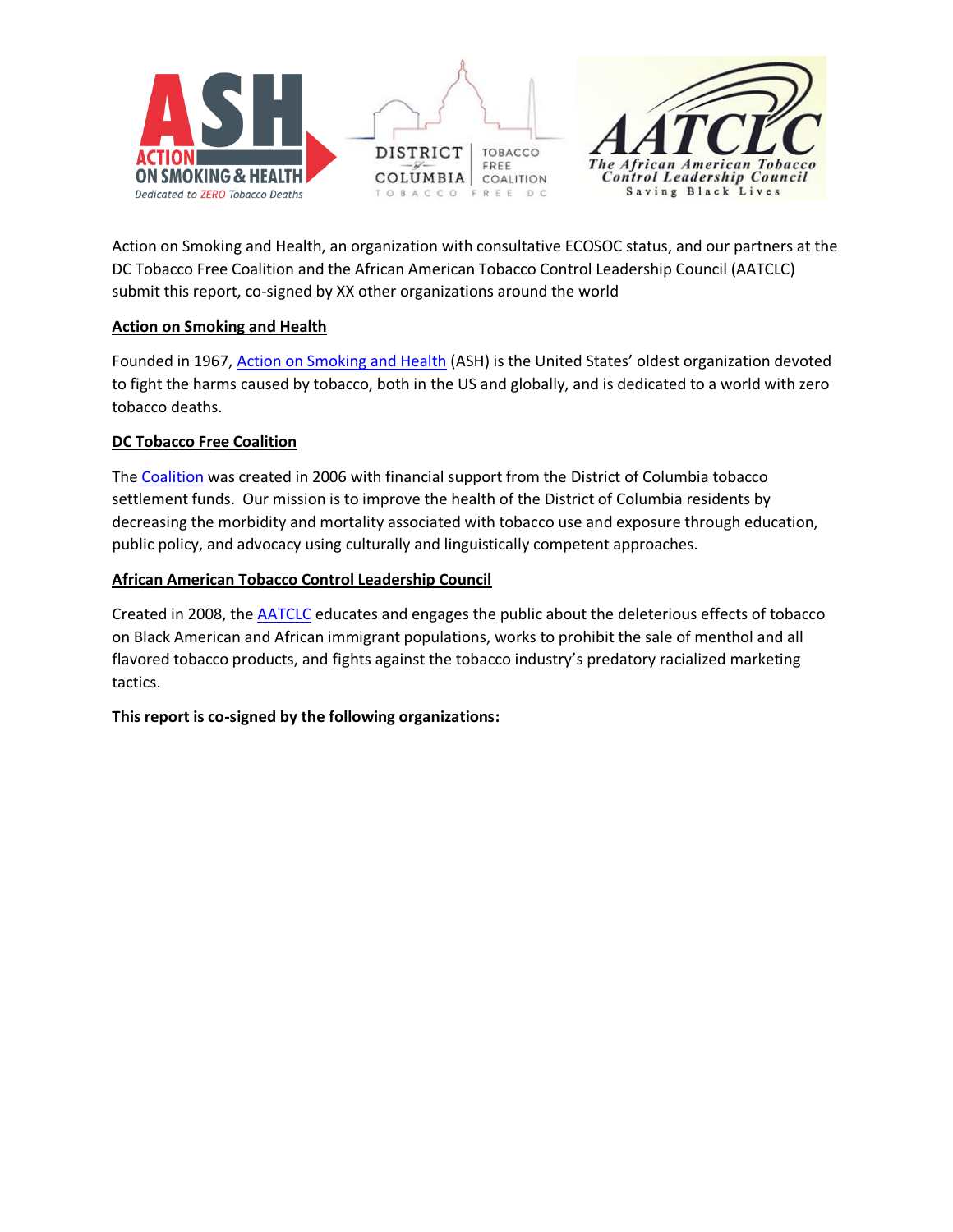#### **1) Summary**

- **a)** Tobacco is a leading cause of preventable death and is an obstacle to the right to health.
- **b)** Tobacco use disproportionately affects many marginalized populations—including people in low-income communities, racial and ethnic minorities, LGBT individuals and those with mental illness—who have a long and documented history of being aggressively targeted by the tobacco industry. Tobacco use therefore directly affects the right of these groups to the equal enjoyment of the right to health.
- **c)** The tobacco industry and the production of tobacco products, especially those that include menthol, prevents United States citizens from enjoying the right to health.
- **d)** The decades of well-documented racialized and predatory tobacco industry targeting of African Americans, specifically with menthol flavoring, is a human rights issue. Given African Americans historical marginalization, status as a vulnerable population, and the failure of the U.S. government to take any protective action on their behalf merits its consideration as a human rights priority under CERD.

## **2) Relevant facts and statistics**

### **a) Tobacco statistics**

- i) Worldwide, tobacco use causes more than 8 million deaths per year.<sup>1</sup>
- ii) Cigarette smoking is responsible for more than 480,000 deaths per year in the United States, including more than 41,000 deaths resulting from secondhand smoke exposure. This is about one in five deaths annually, or 1,300 deaths every day. $2$
- iii) For every person who dies because of smoking, at least 30 people live with a serious smoking-related illness.<sup>3</sup>
- iv) Smoking leads to disease and disability and harms nearly every organ of the body.<sup>1</sup>More than 16 million Americans are living with a disease caused by smoking.<sup>4</sup>
- v) In addition to the human toll, tobacco is also economically expensive.
	- (1) Total annual public and private health care expenditures caused by smoking: approx. \$170 billion.

<sup>1</sup> [https://www.who.int/news-room/fact-sheets/detail/tobacco.](https://www.who.int/news-room/fact-sheets/detail/tobacco)

<sup>2</sup> https://www.cdc.gov/tobacco/data\_statistics/fact\_sheets/fast\_facts/index.htm

<sup>&</sup>lt;sup>3</sup> https://www.cdc.gov/tobacco/data\_statistics/fact\_sheets/fast\_facts/index.htm

<sup>4</sup> https://www.cdc.gov/tobacco/data\_statistics/fact\_sheets/fast\_facts/index.htm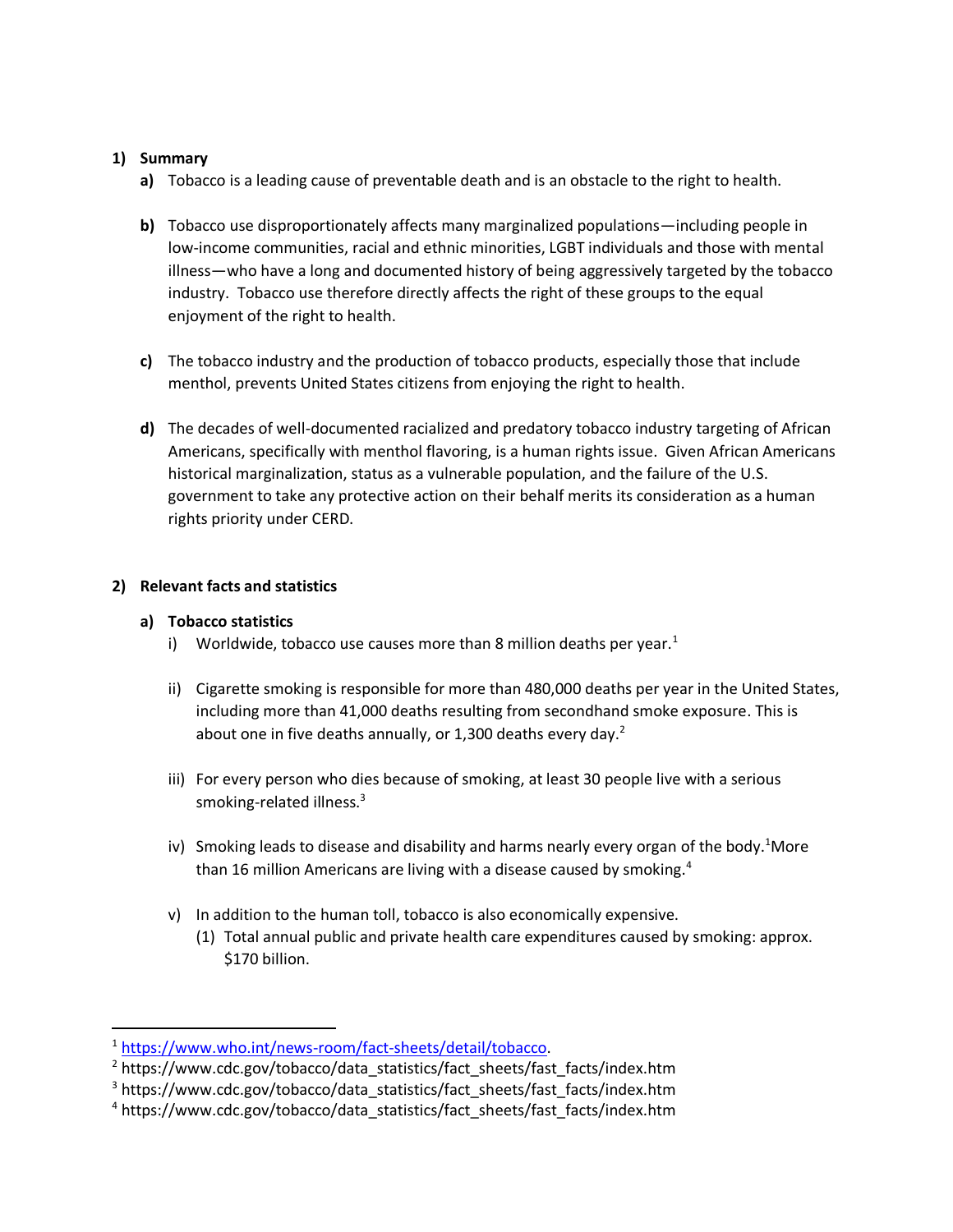- (2) Productivity losses caused by smoking each year: \$151 billion.
- (3) Taxpayers yearly fed/state tax burden from smoking-caused gov't spending: \$925 per household
- (4) Smoking-caused health costs and productivity losses per pack sold in USA (low estimate):  $$20.91$  per pack.<sup>5</sup>

### **b) Menthol cigarettes and African Americans**

- i) Nearly 9 in 10 (88.5%) African Americans ages 12 and older that smoke use menthol cigarettes.6,7
- ii) Data from nationally representative samples show that the youngest age groups use menthol at the highest rates.
- iii) In 2014, among middle and high school students, 70.5% of African American people who smoke used menthol cigarettes, compared with 52.3% of Hispanic people who smoke and 51.4% of white people who smoke.
- iv) African American youth who smoke menthol cigarettes have greater nicotine dependence and a greater desire to smoke than non-menthol users,<sup>8</sup> and therefore have a harder time quitting.
- v) Despite starting to smoke later and smoking fewer packs per day, African American menthol users successfully quit smoking at a lower rate than non-menthol smoking African Americans.
- vi) Research shows that if menthol cigarettes were banned nationally, 44.5% of African American people who smoke menthol cigarettes would try to quit.
- vii) 67% of overall health disparities in mortality in African American men are related to their high smoking prevalence.<sup>9</sup>
- viii) Tobacco companies have strategically marketed tobacco products to appeal to racial and ethnic communities for decades. Tobacco companies have also sponsored [activities linked](https://truthinitiative.org/sites/default/files/media/files/2019/03/Achieving%20Health%20Equity%20in%20Tabacco%20Control%20-%20Version%201.pdf)  [with cultural traditions.](https://truthinitiative.org/sites/default/files/media/files/2019/03/Achieving%20Health%20Equity%20in%20Tabacco%20Control%20-%20Version%201.pdf) A partial list: Mexican rodeos, American Indian powwows, Chinese New Year and Cinco de Mayo festivities and events related to Black History Month, Asian/Pacific American Heritage month and Hispanic Heritage Month.<sup>10</sup>

<sup>5</sup> <https://www.tobaccofreekids.org/problem/toll-us/california>

<sup>6</sup> [https://truthinitiative.org/sites/default/files/media/files/2019/03/truth-initiative-menthol-fact-sheet](https://truthinitiative.org/sites/default/files/media/files/2019/03/truth-initiative-menthol-fact-sheet-dec2018.pdf)[dec2018.pdf](https://truthinitiative.org/sites/default/files/media/files/2019/03/truth-initiative-menthol-fact-sheet-dec2018.pdf)

 $<sup>7</sup>$  Gardiner PS. The African Americanization of menthol cigarette use in the United States. Nicotine Tob</sup> Res. 2004 Feb;6 Suppl 1:S55-65. doi: 10.1080/14622200310001649478. PMID: 14982709.

<sup>8</sup> [https://truthinitiative.org/research-resources/targeted-communities/tobacco-use-african-american](https://truthinitiative.org/research-resources/targeted-communities/tobacco-use-african-american-community)**[community](https://truthinitiative.org/research-resources/targeted-communities/tobacco-use-african-american-community)** 

<sup>9</sup> https://tobacco.ucsf.edu/sites/g/files/tkssra4661/f/u9/Attachment%206- Sample%20Ban%20Menthol%20Resolution.pdf

<sup>10</sup> [https://truthinitiative.org/research-resources/targeted-communities/tobacco-social-justice-issue](https://truthinitiative.org/research-resources/targeted-communities/tobacco-social-justice-issue-racial-and-ethnic-minorities)[racial-and-ethnic-minorities](https://truthinitiative.org/research-resources/targeted-communities/tobacco-social-justice-issue-racial-and-ethnic-minorities)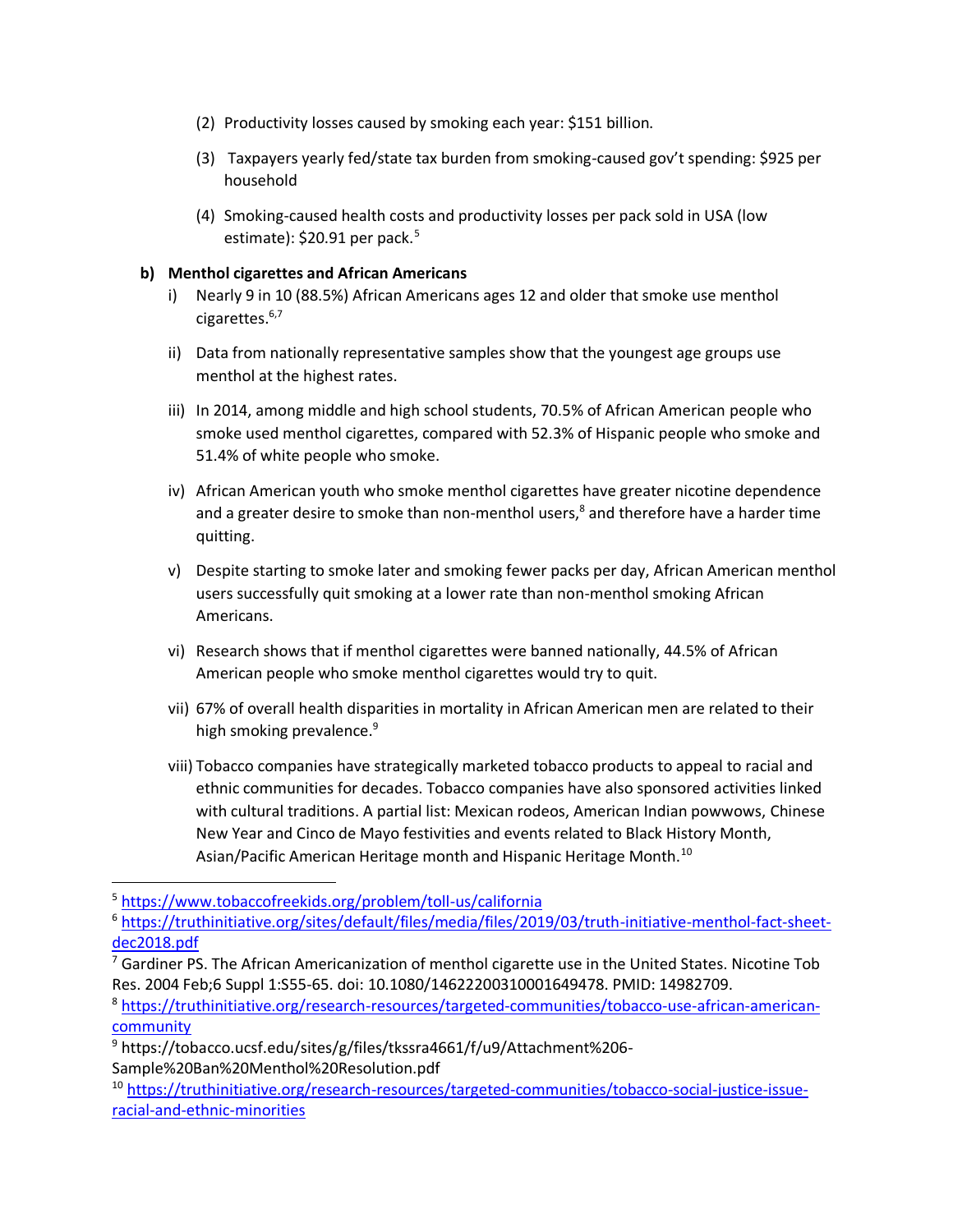- ix) Research shows that more tobacco retailers exist in areas with larger Black, Hispanic and low-income populations.
- x) Studies have shown that predominantly Black communities across the country have more advertising and cheaper prices for menthol cigarettes. $^{11}$
- xi) Tobacco companies have used racialized experiential marketing the tactic of encouraging consumers to experience or interact with a brand at recreational venues and events, such as concerts, bars or nightclubs — to specifically target certain populations, including African Americans.<sup>12</sup>
- xii) In 2011, the United States Food and Drug Administration's (FDA), Tobacco Products Scientific Advisory Committee concluded that without the FDA's action on menthol, by the end of 2020, the African American population will have suffered over 4,700 excess deaths caused by menthol in cigarettes and over 460,000 more African Americans will have started smoking caused by the presence of menthol in cigarettes.<sup>13</sup>

## **3) A local example- Washington D.C.**

- **a)** More than 16% of adults in Washington, DC smoke. Tobacco-use rates are disproportionately high among certain populations in Washington, DC, including African Americans and lesbian, gay, bisexual and transgender adults.<sup>14</sup>
- **b)** Smoking prevalence among black adults in DC is 20.3%.<sup>15</sup>
- **c)** The CDC estimates 58.2% of daily adult people who smoke in DC quit smoking for one or more days in 2018.<sup>16</sup>

<sup>&</sup>lt;sup>11</sup> Henriksen L, Schleicher NC, Dauphinee AL, Fortmann SP. Targeted advertising, promotion, and price for menthol cigarettes in California high school neighborhoods. Nicotine Tob Res. 2012 Jan;14(1):116-21. doi: 10.1093/ntr/ntr122. Epub 2011 Jun 24. PMID: 21705460; PMCID: PMC3592564. <sup>12</sup> Valerie B. Yerger et al., *Racialized Geography, Corporate Activity, and Health Disparities: Tobacco Industry Targeting of Inner Cities*, 18 J. OF HEALTH CARE FOR THE POOR &UNDERSERVED 10, 10-38 (2007).

<sup>13</sup> [https://www.publichealthlawcenter.org/sites/default/files/resources/Supplement-to-Menthol-](https://www.publichealthlawcenter.org/sites/default/files/resources/Supplement-to-Menthol-Citizen-Petition.pdf)[Citizen-Petition.pdf.](https://www.publichealthlawcenter.org/sites/default/files/resources/Supplement-to-Menthol-Citizen-Petition.pdf)

<sup>14</sup> [https://www.dctfc.org/the-impact-of-tobacco-use-in-washington-dc-a-dc-tobacco-free-coalition-fact](https://www.dctfc.org/the-impact-of-tobacco-use-in-washington-dc-a-dc-tobacco-free-coalition-fact-sheet)[sheet.](https://www.dctfc.org/the-impact-of-tobacco-use-in-washington-dc-a-dc-tobacco-free-coalition-fact-sheet)

<sup>&</sup>lt;sup>15</sup> Centers for Disease Control and Prevention. NCCDPHP: Community Health Community Profile: Washington, DC.

<sup>&</sup>lt;sup>16</sup> CDC, Behavioral Risk Factor Surveillance System, State Tobacco Activities Tracking and Evaluation System, 2020.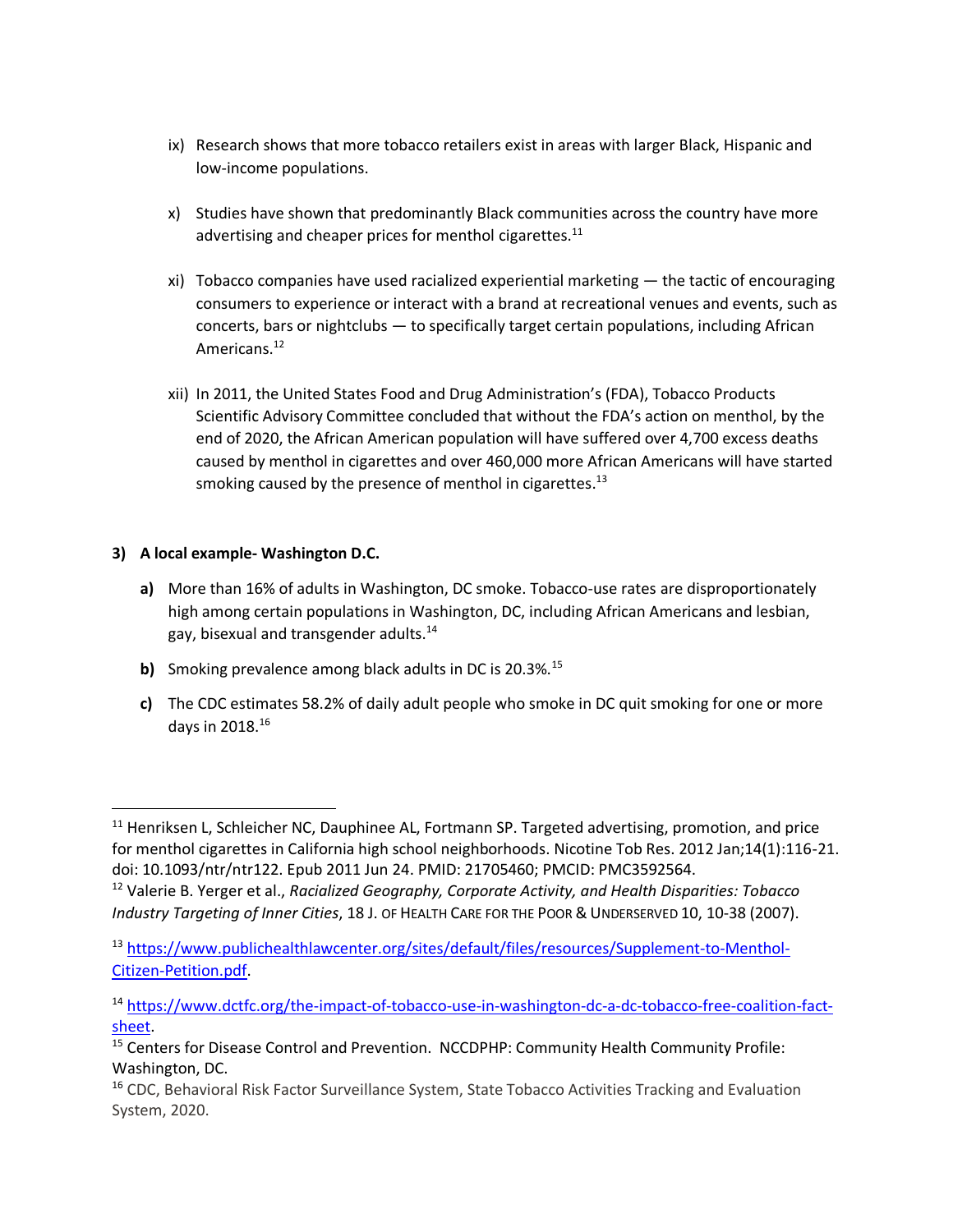- **d)** Researchers in Washington, DC found that stores in predominantly Black neighborhoods were up to ten times more likely to display tobacco ads inside and outside than retailers in areas with fewer Black residents.<sup>17</sup>
- **e)** DC does not have a private insurance mandate provision for quitting tobacco.<sup>18</sup>
- **f)** The health consequences of tobacco use are especially severe now as COVID-19, which is also disproportionately affecting Black Americans, can carry a greater risk of severe illness for tobacco users.<sup>19</sup> As of November 2020, 75% of the lives lost (490 out of 657) to COVID-19 in D.C. were African American, who make up only 47% of the population.<sup>20</sup>

# **4) Health intersections**

Tobacco does not exist in a silo, and numerous other public health issues intersect with and impact tobacco control. It is important to consider tobacco, and especially menthol, in this context. These are just a few examples of cross-cutting issues that are particularly relevant to the United States.

# **a) COVID-19**

- **i)** During the worldwide COVID-19 pandemic, addressing tobacco use is even more important, as tobacco negatively impacts the outcomes for COVID-19 patients who smoke or are exposed to tobacco smoke.
- ii) Black Americans are more likely to contract COVID and 1.9 times more likely to die from it.<sup>21</sup>

# **b) Police enforcement**

- **i)** Law enforcement should not approach, harass, or arrest structurally marginalized communities, especially children of color, because they have a tobacco product in their possession.
- **ii)** To save lives, especially Black and Brown lives, local and state tobacco prevention and control partners must address where and how public health laws contribute to systemic racism and discrimination. This includes not only working to eliminate the sale of mentholated tobacco products but also addressing inequities in the enforcement of commercial tobacco control laws and policies.<sup>22</sup>

# **c) Non-communicable diseases (NCDs)**

<sup>17</sup> <https://tobaccocontrol.bmj.com/content/24/e1/e52.full>

<sup>18</sup> Campaign for Tobacco-Free Kids, Broken Promises to Our Children: a State-by-State Look at the 1998 State Tobacco Settlement 21 Years Later FY2020, 2019.

<sup>19</sup> [https://truthinitiative.org/research-resources/targeted-communities/tracing-racist-tactics-tobacco](https://truthinitiative.org/research-resources/targeted-communities/tracing-racist-tactics-tobacco-industry)[industry](https://truthinitiative.org/research-resources/targeted-communities/tracing-racist-tactics-tobacco-industry)

<sup>20</sup> <https://coronavirus.dc.gov/data>

<sup>21</sup> [https://www.cdc.gov/coronavirus/2019-ncov/covid-data/investigations-discovery/hospitalization](https://www.cdc.gov/coronavirus/2019-ncov/covid-data/investigations-discovery/hospitalization-death-by-race-ethnicity.html)[death-by-race-ethnicity.html](https://www.cdc.gov/coronavirus/2019-ncov/covid-data/investigations-discovery/hospitalization-death-by-race-ethnicity.html)

<sup>22</sup> [https://countertobacco.org/wp-](https://countertobacco.org/wp-content/uploads/2021/02/TobaccoControlEnforcementforRacialEquity_FINAL_20210129-2.pdf)

[content/uploads/2021/02/TobaccoControlEnforcementforRacialEquity\\_FINAL\\_20210129-2.pdf](https://countertobacco.org/wp-content/uploads/2021/02/TobaccoControlEnforcementforRacialEquity_FINAL_20210129-2.pdf)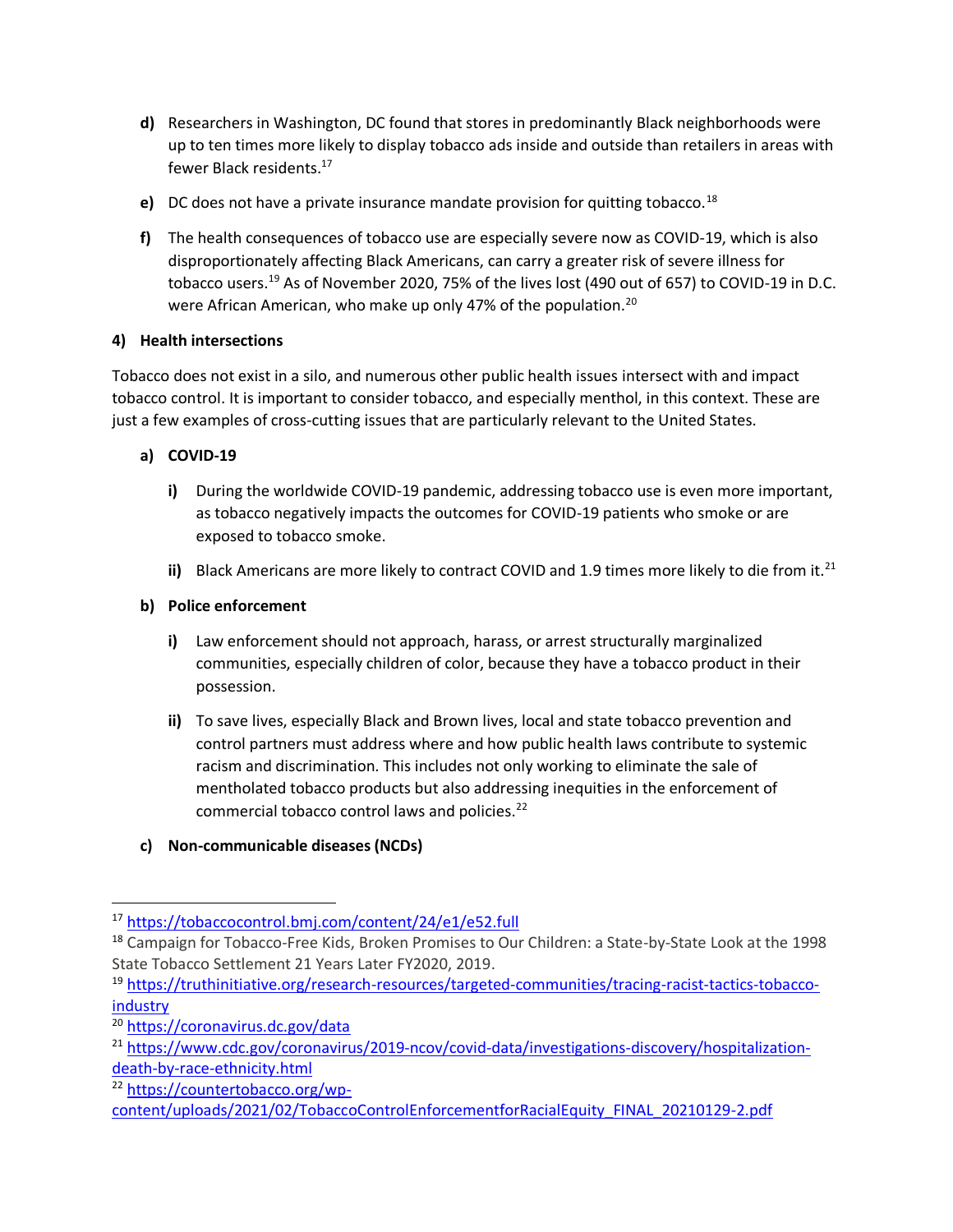- **i)** Tobacco use is the only risk factor shared by all four main categories of NCDs- cardiovascular disease, cancer, chronic lung disease and diabetes-, and accounts for nearly one in six deaths from NCDs.
- **ii)** In the United States, the NCD burden weighs the most heavily on Black people and people of color.<sup>23</sup> Reducing tobacco use will help reduce this burden.

## **5) Legal obligations regarding menthol**

- **a)** An increasing number of jurisdictions have banned menthol, including: The European Union (2020), Brazil (2012), Canada. (2017), Ethiopia (2015), Moldova (2015). and others. <sup>24</sup>
- **b)** In the United States, by the end of September 2020, 330 localities had placed some type of restriction on the sale of flavored tobacco products. Of those, 125 have comprehensive sales bans on menthol products, which are sometimes exempted from flavor policies even though the federal government has done nothing to restrict the sale of menthol cigarettes — which are easier to smoke and more likely to addict youth — or the sale of other tobacco products that come in fruit, cocktail and candy flavors, such as smokeless tobacco, cigars or hookah.<sup>25</sup>
- **c)** Menthol has been repeatedly exempted from legislation on flavored tobacco because of massive tobacco industry lobbying efforts. For decades tobacco companies have made strategic financial contributions and worked to align themselves with Black leaders, politicians, and Black focused media, mounting huge opposition campaigns against policy efforts to protect the health of African Americans, most recently those related to restricting the sale of menthol tobacco products.<sup>26</sup>
- **d)** The United States Food and Drug Administration has the authority to ban menthol flavorings, pursuant to the 2009 Family Smoking Prevention and Tobacco Control Act which gives the FDA the responsibility to issue product standards, which could include ending the manufacture and sale of flavored tobacco products, including menthol.
- **e)** In April 2022, The United States Food and Drug Administration proposed a draft rule on banning menthol as a characterizing flavor in cigaettes. The rule proposes to prohibit menthol as a "characterizing flavor" in cigarettes, but that term has not been given a legal definition. Since May 2020, cigarettes with a characterizing flavor of menthol have been banned in the European

Yerger VB, Malone RE. Tob Control. 2002 Dec;11(4):336-45. doi: 10.1136/tc.11.4.336.

<sup>&</sup>lt;sup>23</sup> [https://www.joghr.org/article/13068-the-role-of-education-and-ethnicity-on-amenable-mortality](https://www.joghr.org/article/13068-the-role-of-education-and-ethnicity-on-amenable-mortality-due-to-five-leading-non-communicable-diseases-among-blacks-and-whites-in-the-united-states-1990-2015)[due-to-five-leading-non-communicable-diseases-among-blacks-and-whites-in-the-united-states-1990-](https://www.joghr.org/article/13068-the-role-of-education-and-ethnicity-on-amenable-mortality-due-to-five-leading-non-communicable-diseases-among-blacks-and-whites-in-the-united-states-1990-2015) [2015.](https://www.joghr.org/article/13068-the-role-of-education-and-ethnicity-on-amenable-mortality-due-to-five-leading-non-communicable-diseases-among-blacks-and-whites-in-the-united-states-1990-2015)

<sup>&</sup>lt;sup>24</sup> [https://www.publichealthlawcenter.org/sites/default/files/resources/tclc-fs-global-flavored-regs-](https://www.publichealthlawcenter.org/sites/default/files/resources/tclc-fs-global-flavored-regs-2015.pdf)[2015.pdf](https://www.publichealthlawcenter.org/sites/default/files/resources/tclc-fs-global-flavored-regs-2015.pdf)

<sup>25</sup> [https://truthinitiative.org/sites/default/files/media/files/2020/12/Local-flavored-tobacco-policies-](https://truthinitiative.org/sites/default/files/media/files/2020/12/Local-flavored-tobacco-policies-Sept-30-FINAL.pdf)[Sept-30-FINAL.pdf](https://truthinitiative.org/sites/default/files/media/files/2020/12/Local-flavored-tobacco-policies-Sept-30-FINAL.pdf)

<sup>&</sup>lt;sup>26</sup> African American leadership groups: smoking with the enemy.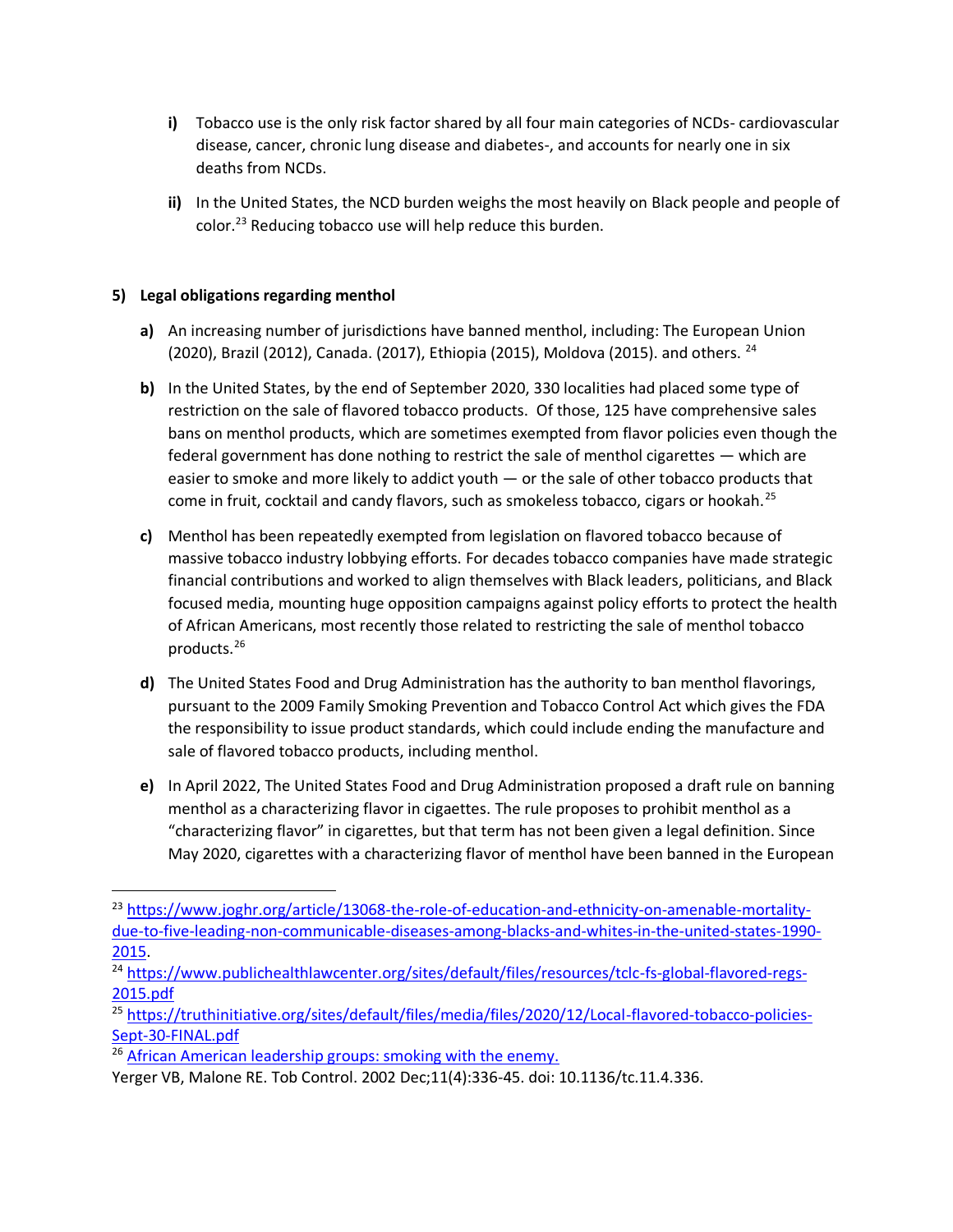Union (EU) owing to the European Tobacco Products Directive (EU TPD).<sup>1</sup> However, tobacco companies have exploited loopholes in the directive to continue to sell menthol products, which are still frequently being used.<sup>2</sup> These loopholes allow for flavored tobacco accessories, recessed cigarette filters, and design/brand descriptions that create the impression of menthol.<sup>3</sup> Banning menthol as an additive, instead of just as a characterizing flavor, would help to prevent the tobacco industry from circumventing the rule. The FDA has proposed that this rule would take effect one year after the final rule is issued. Given the number of lives that the rule would save, time is of the eessence to get the final regulation in place.

# **6) Treaty obligations**

The International Convention on the Elimination of All Forms of Racial Discrimination (CERD) was created with the goal of "speedily eliminating racial discrimination throughout the world in all its forms and manifestations and of securing understanding of and respect for the dignity of the human person."<sup>27</sup> Article 5 of the treaty also recognizes the "right to public health" and requires States Parties "to prohibit and to eliminate racial discrimination in all its forms and to guarantee the right of everyone, without distinction as to race, colour, or national or ethnic origin, to equality before the law, notably in the enjoyment of" this right.<sup>28</sup> Tobacco, and specifically menthol, is a threat to these rights.

# **7) Framework Convention on Tobacco Control (FCTC)**

- **a)** In addition, to violating the right to health, the manufacture and selling of mentholated tobacco goes against the principles of international health treaties.
- **b)** The WHO Framework Convention on Tobacco Control (FCTC) provides global best practices for tobacco control.
- **c)** The partial guidelines for implementation of the Articles of the FCTC that address the *"*regulation of the contents of tobacco products and regulation of tobacco product disclosures*" established* that "masking tobacco smoke harshness with flavours contributes to promoting and sustaining tobacco use" and clarified that "from the perspective of public health, there is no justification for permitting the use of ingredients, such as flavouring agents."**<sup>29</sup>**
- **d)** The FCTC has been instrumental in changing the global conversation about tobacco, and many of its articles address rights that are important to the implementation of ICERD, including:
	- **i)** Right to health and life FCTC Articles 9, 10, 11, 12, 13, 14, and 16
	- **ii)** Right to healthy environment FCTC Articles 8, 17, and 18
	- **iii)** Children's rights FCTC Article 8, 12, 13, 16 and 17

<sup>27</sup> UN General Assembly, *International Convention on the Elimination of All Forms of Racial Discrimination*, 21 December 1965, United Nations, Treaty Series, vol. 660, p. 195, available at: [https://www.refworld.org/docid/3ae6b3940.html.](https://www.refworld.org/docid/3ae6b3940.html)

<sup>28</sup> UN General Assembly, *International Convention on the Elimination of All Forms of Racial Discrimination*, 21 December 1965, United Nations, Treaty Series, vol. 660, p. 195, available at: <https://www.refworld.org/docid/3ae6b3940.html>

<sup>&</sup>lt;sup>29</sup> [https://www.who.int/fctc/treaty\\_instruments/Guideliness\\_Articles\\_9\\_10\\_rev\\_240613.pdf?ua=1](https://www.who.int/fctc/treaty_instruments/Guideliness_Articles_9_10_rev_240613.pdf?ua=1)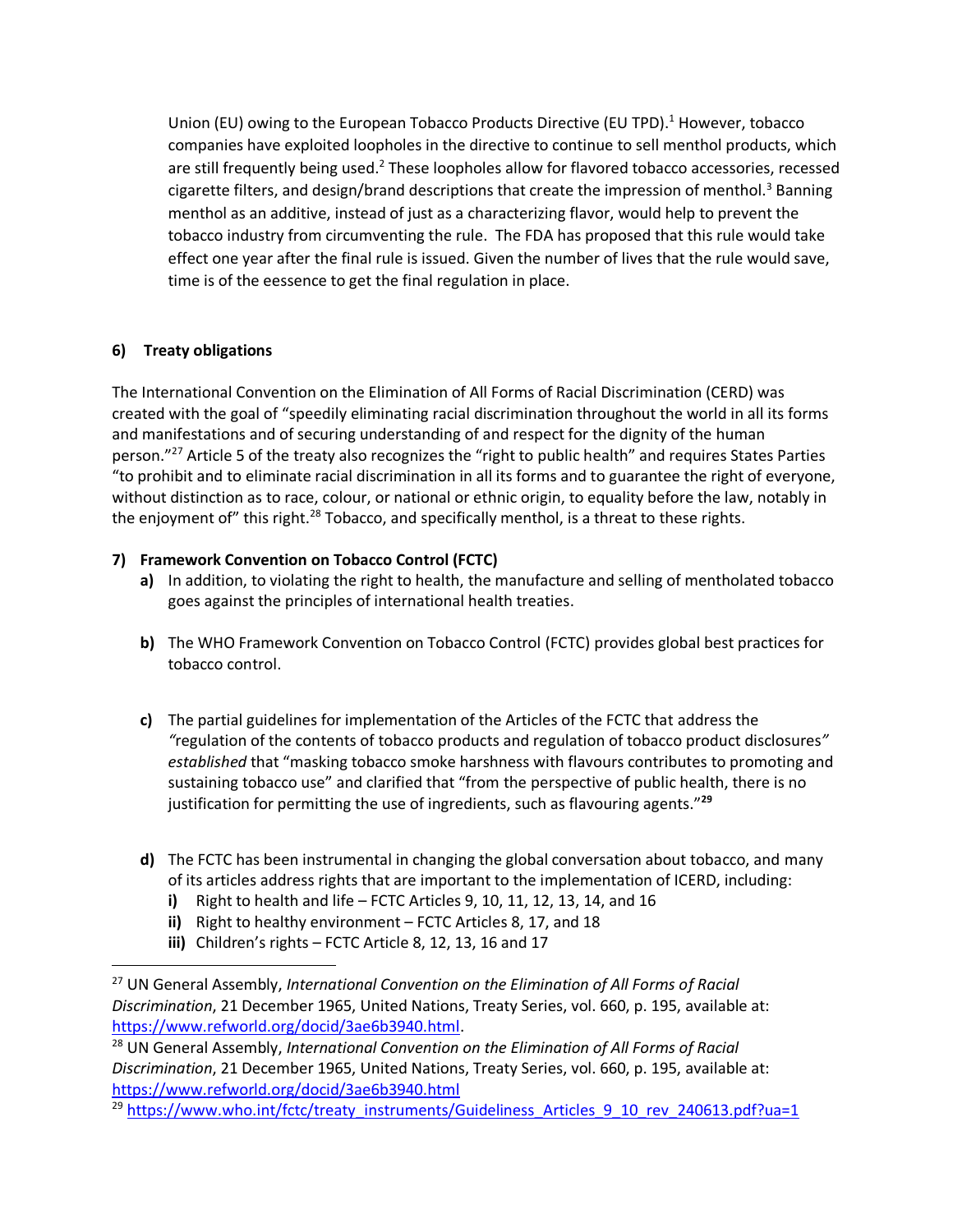- **iv)** Women's rights FCTC Article 8, and 13
- **e)** The U.S. has not yet ratified the WHO FCTC, but it has signed it and has committed to its implementation when the U.S. endorsed the UN Sustainable Development Goals that were adopted unanimously by the UN General Assembly in September 2015.

### **8) The UN Sustainable Development Goals**

- **a)** The negative impact of tobacco on global development was recognized by the global community in September 2015, when all United Nations Member States, including the United States, adopted the UN Sustainable Development Goals (SDGs) which include Target 3.a which calls on countries to "Strengthen the implementation of the World Health Organization Framework Convention on Tobacco Control in all countries, as appropriate."
- **b)** Target 3.4 goes on to call on countries to "by 2030, reduce by one third premature mortality from non-communicable diseases through prevention and treatment".
- **c)** Tobacco is the leading risk factor for non-communicable diseases (NCDs), and racial minorities in the U.S. are particularly affected by NCDs. It is imperative that the U.S. ban mentholated tobacco products if it is to achieve this target among racial minorities in the U.S.

#### **9) Other treaties**

- **a)** The impact of tobacco products on human rights has been noted in a number of human rights fora, directly and implicitly. The Committee on Economic, Social and Cultural Rights, in its General Comment No. 14, stated that the "failure to discourage production, marketing and consumption of tobacco" constitutes a violation of the obligation to protect under Article 12 of the International Covenant on Economic, Social and Cultural Rights, mirroring language in the FCTC Chapeau. Likewise, General Comment 15 of the Committee of the Rights of the Child noted that governments must implement and enforce the FCTC as part of their obligations under the Convention on the Rights of the Child.<sup>30</sup>
- **b)** There are also examples of human rights treaty bodies replying directly to countries about the impacts of tobacco products. For example, in 2010, in its concluding observations, the Committee on the Elimination of all forms of Discrimination Against Women (CEDAW) expressed concern about the negative impacts of tobacco on the women of Argentina, particularly about tobacco advertising directed at women. The Committee went on to urge Argentina to ratify and implement the FCTC.

 $30$  UN Committee on the Rights of the Child (CRC), General comment No. 15 (2013) on the right of the child to the enjoyment of the highest attainable standard of health (art. 24), 17 April 2013, CRC/C/GC/15, available at: [http://www.refworld.org/docid/51ef9e134.html.](http://www.refworld.org/docid/51ef9e134.html)